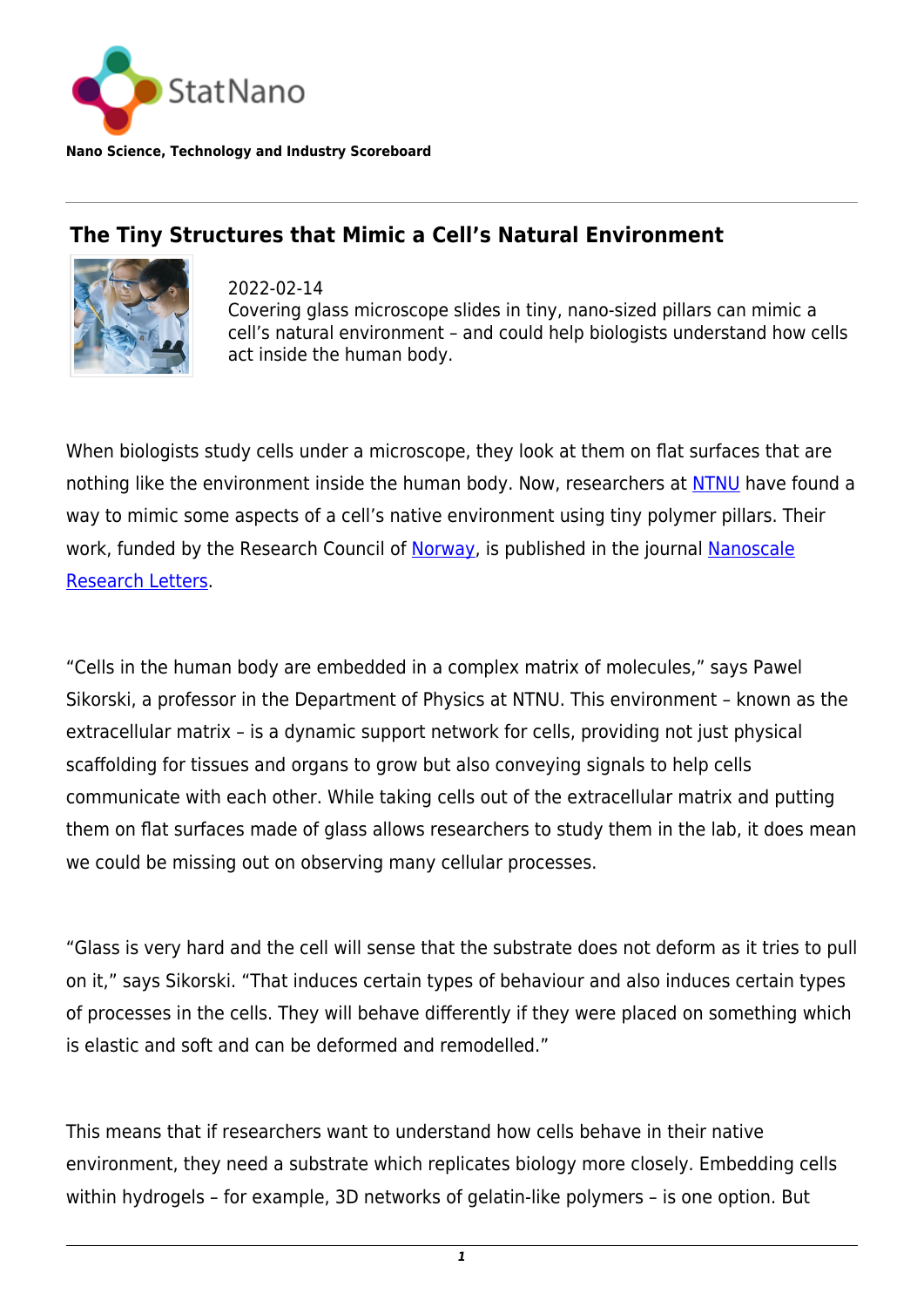studying cells within a hydrogel isn't as easy as looking at them on a simple glass slide under an optical microscope. "If you want to see what's happening it gets quite challenging," says Sikorski.

## **Creating structures in a thin polymer film**

Mimicking some of the mechanical aspects of softer substrates with nanostructures is one possible way to address this problem – and that's exactly what Sikorski and PhD student Jakob Vinje have done, in collaboration with cell biologists Noemi Antonella Guadagno and Cinzia Progida at the University of Oslo. Vinje covered glass slides in tiny pillars made of a polymer known as SU-8. These nanopillars – each measuring just 100 nanometres across at the tip – were made using electron beam lithography at [NTNU NanoLab,](https://www.ntnu.edu/nano/nanolab) where a focused beam of electrons creates structures in a thin polymer film.

## $\pmb{\times}$

Researchers created substrates with nano-sized pillars in various arrangements.

"Per millimetre square you already have quite a lot of pillars, and if you want to study cells, then we need to make surfaces which are at least on the order of 10 by 10 millimetres," says Sikorski. "The tools in NTNU NanoLab are essential for this to be possible."

The researchers created substrates with a variety of different nanopillar arrangements and tested them using cells which produce fluorescent proteins. Looking at the cells under a microscope, the researchers analysed the shape, size and distribution of the points at which the cell attaches to the different surfaces.

## **Tightly packed pillars**

After making hundreds of observations of cells on the various surfaces, the researchers found that substrates with tightly packed nanopillars most closely mimicked a softer surface. "If we